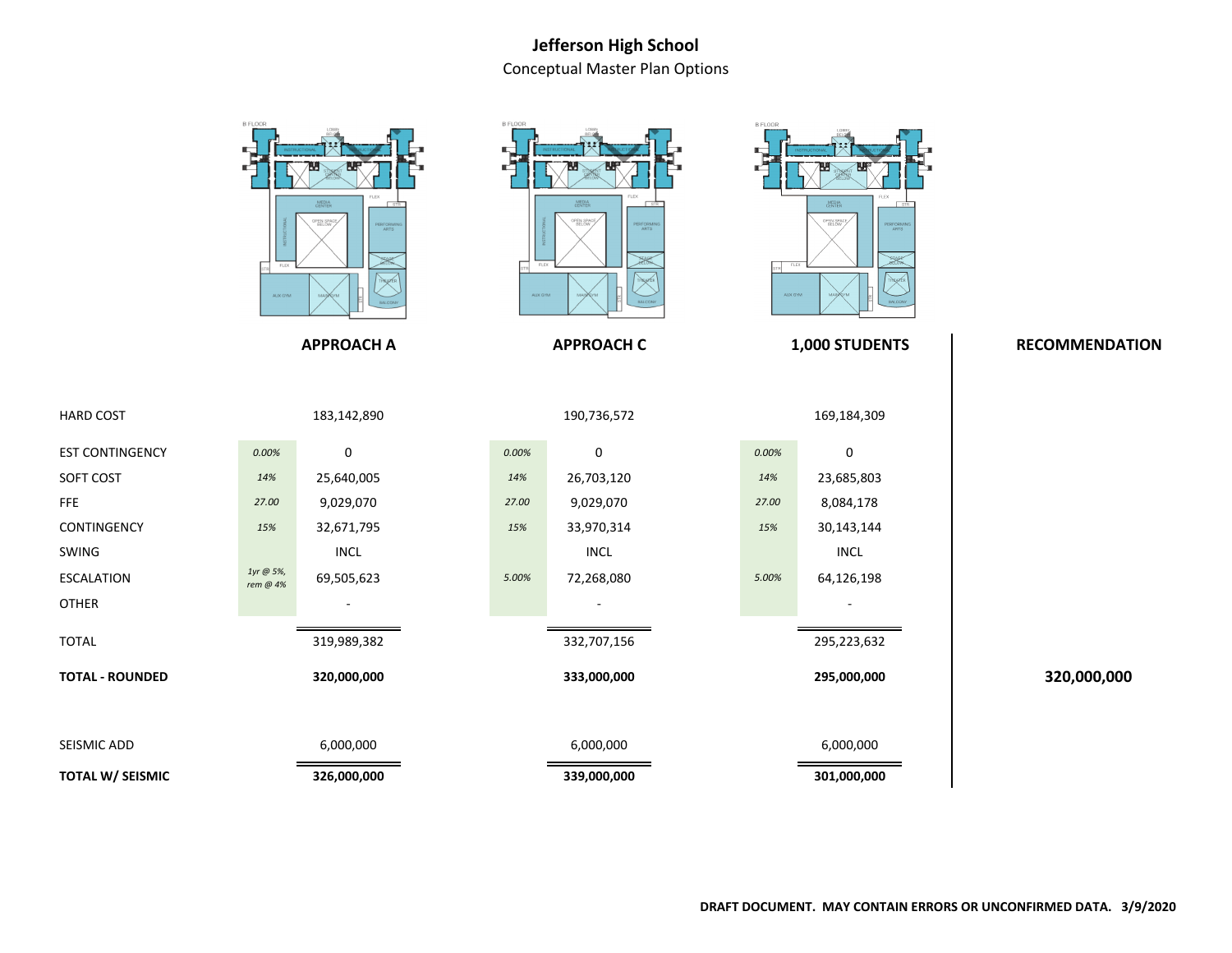## **Wilson High School**Conceptual Master Plan Options

|                         | <b>The Common</b><br>$\blacksquare$<br>$55557866$ and $1.1115$ and $1.11$ |                              | <b>All Service Control</b><br><b>Contract Contract</b><br>V. |                 | H.<br>20,000 sf<br>Arklinian |                   |                       |
|-------------------------|---------------------------------------------------------------------------|------------------------------|--------------------------------------------------------------|-----------------|------------------------------|-------------------|-----------------------|
|                         |                                                                           | <b>OPTION E</b>              |                                                              | <b>OPTION G</b> |                              | <b>RENOVATION</b> | <b>RECOMMENDATION</b> |
| <b>HARD COST</b>        |                                                                           | 155,763,805                  |                                                              | 155,164,101     |                              | 145,915,774       |                       |
| <b>EST CONTINGENCY</b>  | 0.00%                                                                     | 0                            | $0.00\%$                                                     | $\pmb{0}$       | 0.00%                        | 0                 |                       |
| SOFT COST               | 14%                                                                       | 21,806,933                   | 14%                                                          | 21,722,974      | 14%                          | 20,428,208        |                       |
| FFE                     | 27.00                                                                     | 7,749,000                    | 27.00                                                        | 7,722,000       | 27.00                        | 7,560,000         |                       |
| CONTINGENCY             | 10%                                                                       | 18,531,974                   | 10%                                                          | 18,460,908      | 15%                          | 26,085,597        |                       |
| SWING                   |                                                                           | $\ensuremath{\mathsf{INCL}}$ |                                                              | <b>INCL</b>     |                              | <b>INCL</b>       |                       |
| <b>ESCALATION</b>       | $1$ yr @ 5%,<br>rem @ 4%                                                  | 36,919,013                   | 1yr @ 5%,<br>rem @ 4%                                        | 36,777,436      | 1yr @ 5%,<br>rem @ 4%        | 45,667,918        |                       |
| <b>OTHER</b>            |                                                                           |                              |                                                              |                 |                              |                   |                       |
| <b>TOTAL</b>            |                                                                           | 240,770,724                  |                                                              | 239,847,419     |                              | 245,657,498       |                       |
| <b>TOTAL - ROUNDED</b>  |                                                                           | 241,000,000                  |                                                              | 240,000,000     |                              | 246,000,000       | 240,000,000           |
| SEISMIC ADD             |                                                                           | 5,000,000                    |                                                              | 5,000,000       |                              | 5,000,000         |                       |
| <b>TOTAL W/ SEISMIC</b> |                                                                           | 246,000,000                  |                                                              | 245,000,000     |                              | 251,000,000       |                       |